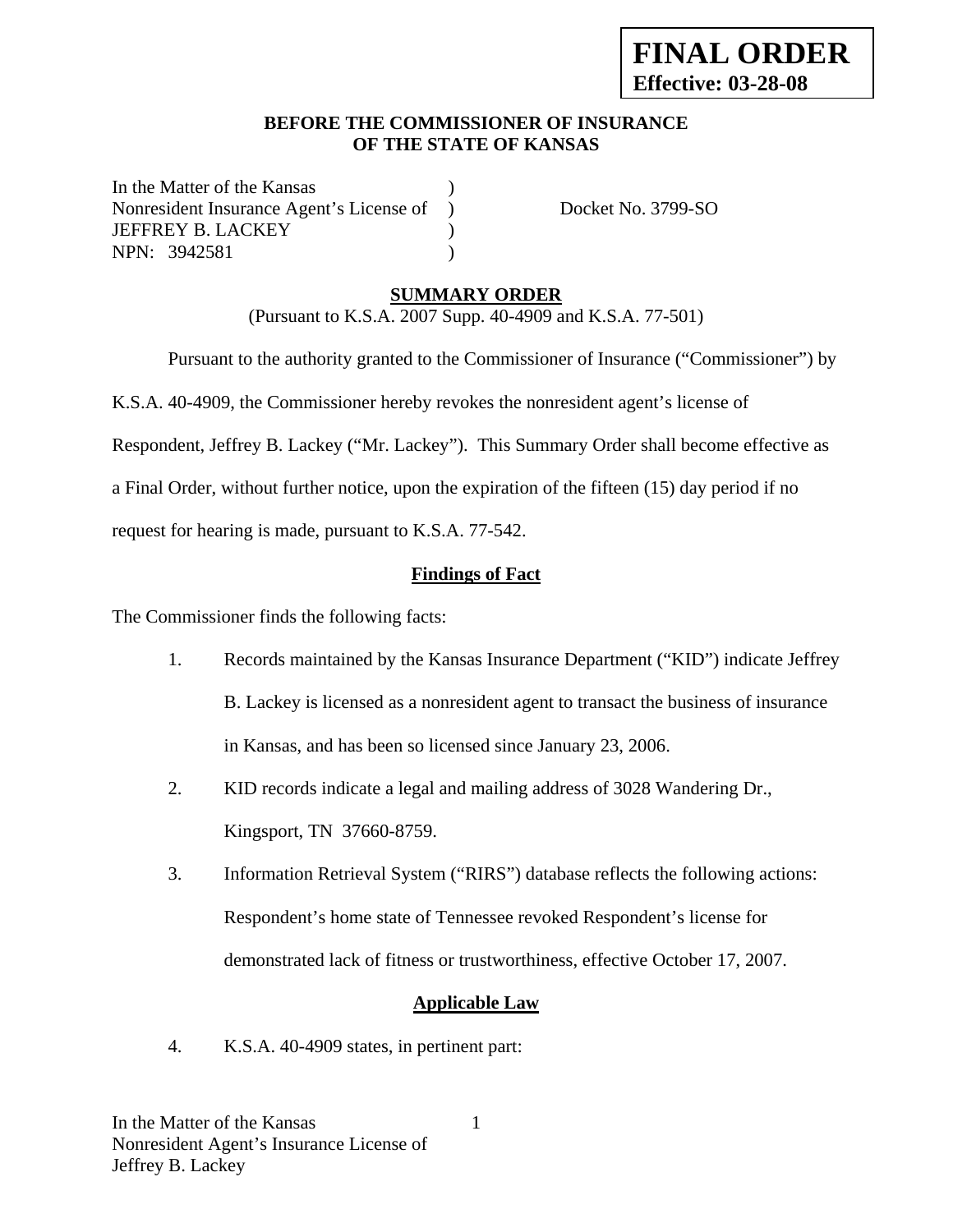- (a) The commissioner may deny, suspend, revoke, or refuse renewal of any license issued under this act if the commissioner finds that the applicant or license holder has:
	- (9) Had an insurance agent license, or its equivalent, denied, suspended or revoked in any other state, district or territory.
- (b) In addition, the commissioner may suspend, revoke or refuse renewal of any license issued under this act if the commissioner finds that the interests of the insurer or the insurable interests of the public are not properly served under such license.
- 5. K.A.R. 40-7-9 states, in pertinent part: Each person licensed in this state as an insurance agent shall report the following to the commissioner of insurance within 30 days of occurrence:
	- (a) Each disciplinary action on the agent's license or licenses by the insurance regulatory agency of any other state or territory of the United States.
- 6. K.S.A. 2007 Supp. 40-4906 and K.S.A. 2007 Supp. 40-4908 provide for the issuance of a nonresident agent's license in reliance upon the agent's valid license in the agent's home state.

# **Conclusions of Law**

- 7. The Commissioner has jurisdiction over Mr. Lackey as well as the subject matter of this proceeding, and such proceeding is held in the public interest.
- 8. The Commissioner finds that Mr. Lackey's Kansas license may be revoked because Mr. Lackey has had a license revoked in another state pursuant to K.S.A. 40-4909(a)(9).
- 9. The Commissioner finds that Mr. Lackey's Kansas license may be revoked because Mr. Lackey no longer has a license in his home state pursuant to K.S.A. 2007 Supp. 40-4906 and K.S.A. 2007 Supp. 40-4908.
- 10. The Commissioner finds, pursuant to K.S.A. 40-4909(b), that the insurable interests of the public are not properly served under Mr. Lackey's license.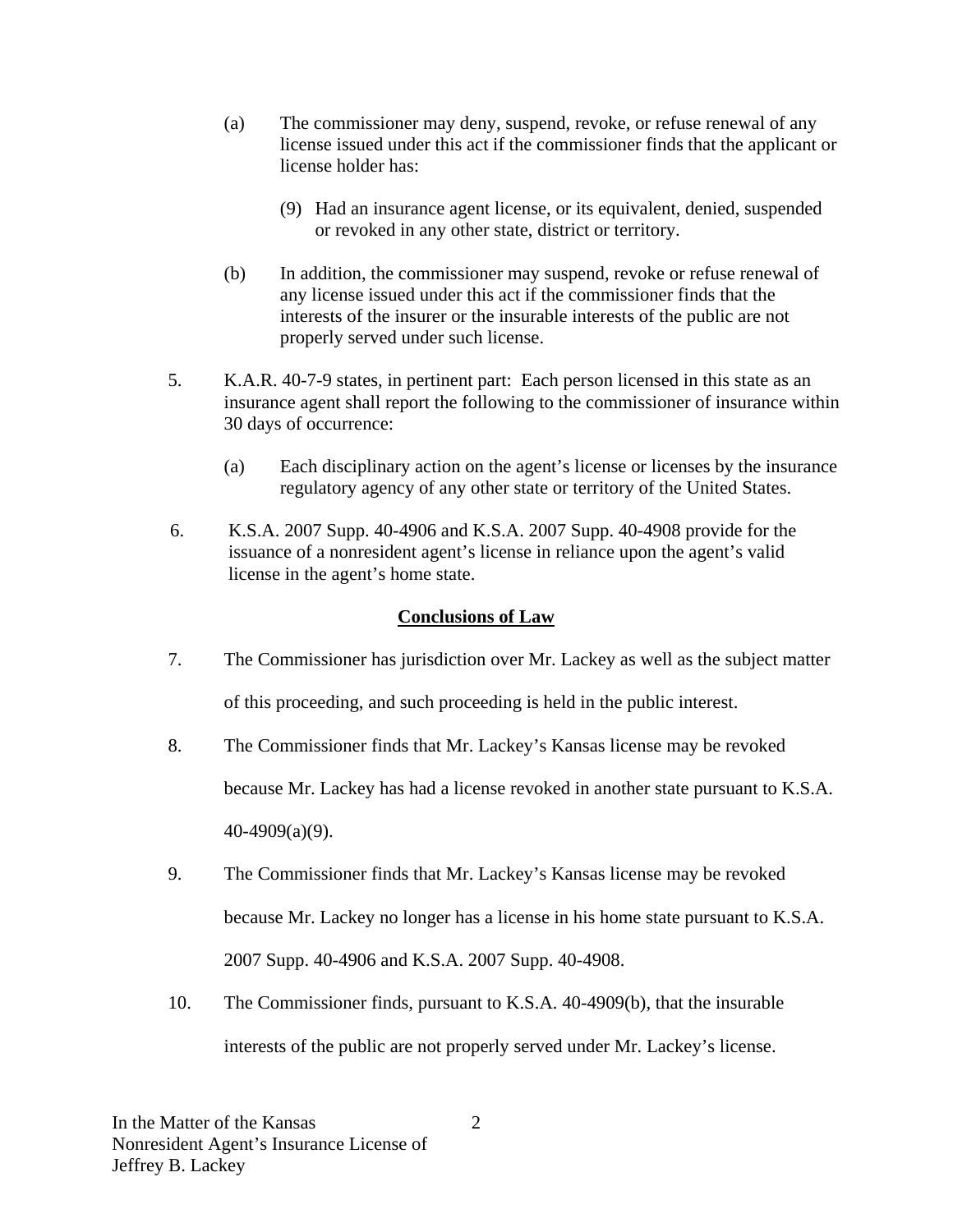11. Accordingly, the Commissioner concludes sufficient grounds exist for the revocation of the insurance agent's license of Jeffrey B. Lackey pursuant to K.S.A. 40-4909(a) and (b).

#### **IT IS THEREFORE ORDERED BY THE COMMISSIONER OF INSURANCE THAT:**

1. The Kansas Nonresident Insurance Agent's License of JEFFREY B. LACKEY is

hereby **REVOKED** effective the effective date of this Order.

# 2. **IT IS FURTHER ORDERED** that JEFFREY B. LACKEY shall **CEASE** and

**DESIST** from the sale, solicitation or negotiation of insurance and/or receiving compensation

deriving from the sale, solicitation or negotiation of insurance conducted after the effective date

of this Order.

# **NOTICE AND OPPORTUNITY FOR HEARING**

Jeffrey B. Lackey, within fifteen (15) days of service of this Summary Order, may file with the Kansas Insurance Department a written request for hearing on this Summary Order, as provided by K.S.A. 77-542. In the event a hearing is requested, such request should be directed to:

> John W. Campbell, General Counsel Kansas Insurance Department 420 S.W.  $9^{th}$  Street Topeka, Kansas 66612

Any costs incurred as a result of conducting any administrative hearing shall be assessed against the agent/agency who is the subject of the hearing as provided by K.S.A. 40-4909(f). Costs shall include witness fees, mileage allowances, any costs associated with reproduction of documents which become part of the hearing record, and the expense of making a record of the hearing.

If a hearing is not requested, this Summary Order shall become effective as a Final Order, without further notice, upon the expiration of the fifteen (15) day period for requesting a hearing. The Final Order will constitute final agency action in the matter.

In the event the Petitioner files a petition for judicial review, the agency officer designated pursuant to K.S.A. 77-613(e) to receive service of a petition for judicial review on behalf of the Kansas Insurance Department is:

John W. Campbell, General Counsel

3

In the Matter of the Kansas Nonresident Agent's Insurance License of Jeffrey B. Lackey